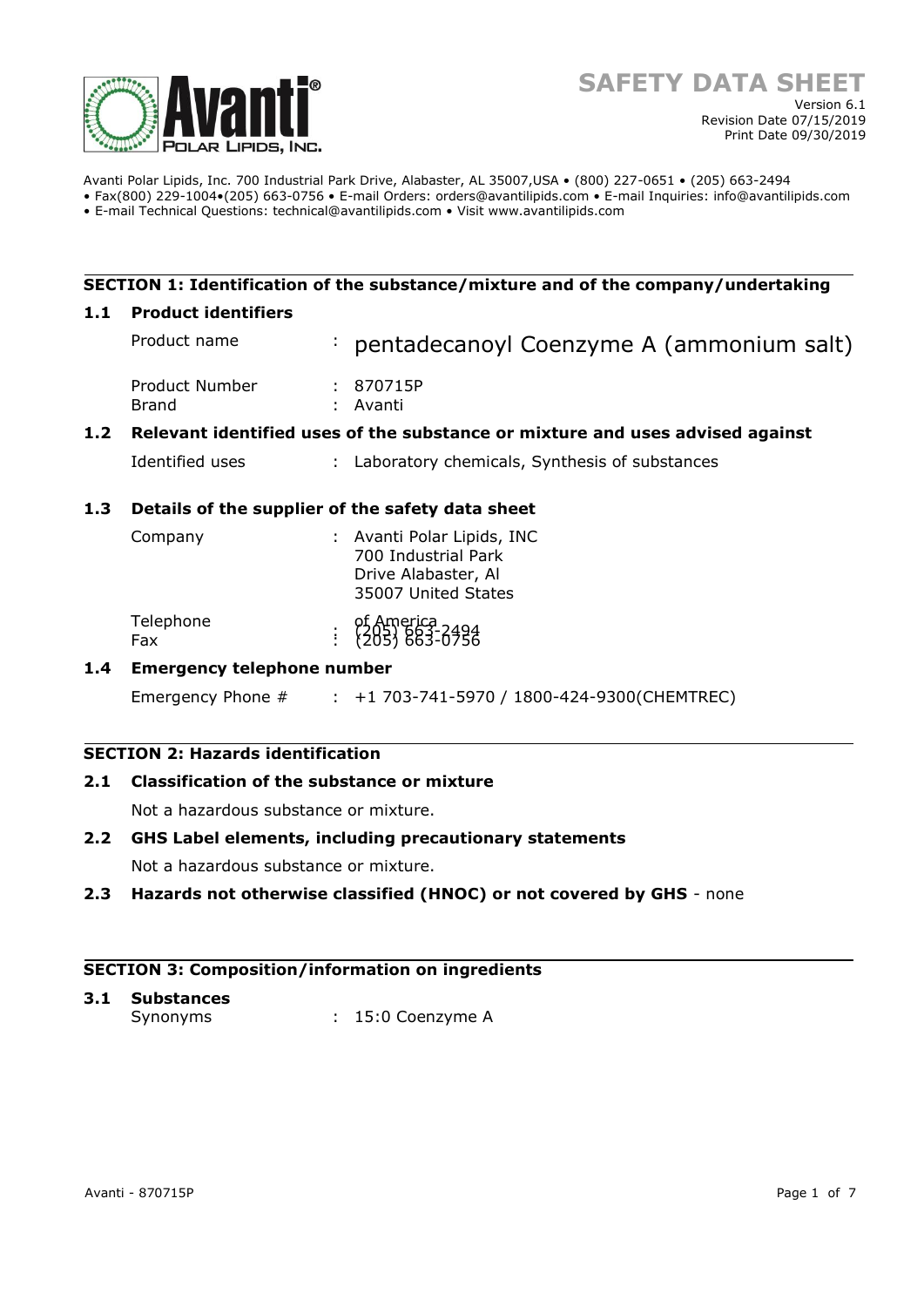# **SECTION 4: First aid measures**

#### **4.1 Description of first aid measures**

#### **If inhaled**

If breathed in, move person into fresh air. If not breathing, give artificial respiration.

#### **In case of skin contact**

Wash off with soap and plenty of water.

# **In case of eye contact**

Flush eyes with water as a precaution.

#### **If swallowed**

Never give anything by mouth to an unconscious person. Rinse mouth with water.

- **4.2 Most important symptoms and effects, both acute and delayed** The most important known symptoms and effects are described in the labelling (see section 2.2) and/or in section 11
- **4.3 Indication of any immediate medical attention and special treatment needed** No data available

# **SECTION 5: Firefighting measures**

# **5.1 Extinguishing media**

**Suitable extinguishing media** Use water spray, alcohol-resistant foam, dry chemical or carbon dioxide.

- **5.2 Special hazards arising from the substance or mixture** Carbon oxides
- **5.3 Advice for firefighters** Wear self-contained breathing apparatus for firefighting if necessary.
- **5.4 Further information** No data available

# **SECTION 6: Accidental release measures**

- **6.1 Personal precautions, protective equipment and emergency procedures** Avoid dust formation. Avoid breathing vapours, mist or gas. For personal protection see section 8.
- **6.2 Environmental precautions** No special environmental precautions required.
- **6.3 Methods and materials for containment and cleaning up** Sweep up and shovel. Keep in suitable, closed containers for disposal.
- **6.4 Reference to other sections** For disposal see section 13.

# **SECTION 7: Handling and storage**

# **7.1 Precautions for safe handling**

Further processing of solid materials may result in the formation of combustible dusts. The potential for combustible dust formation should be taken into consideration before additional processing occurs.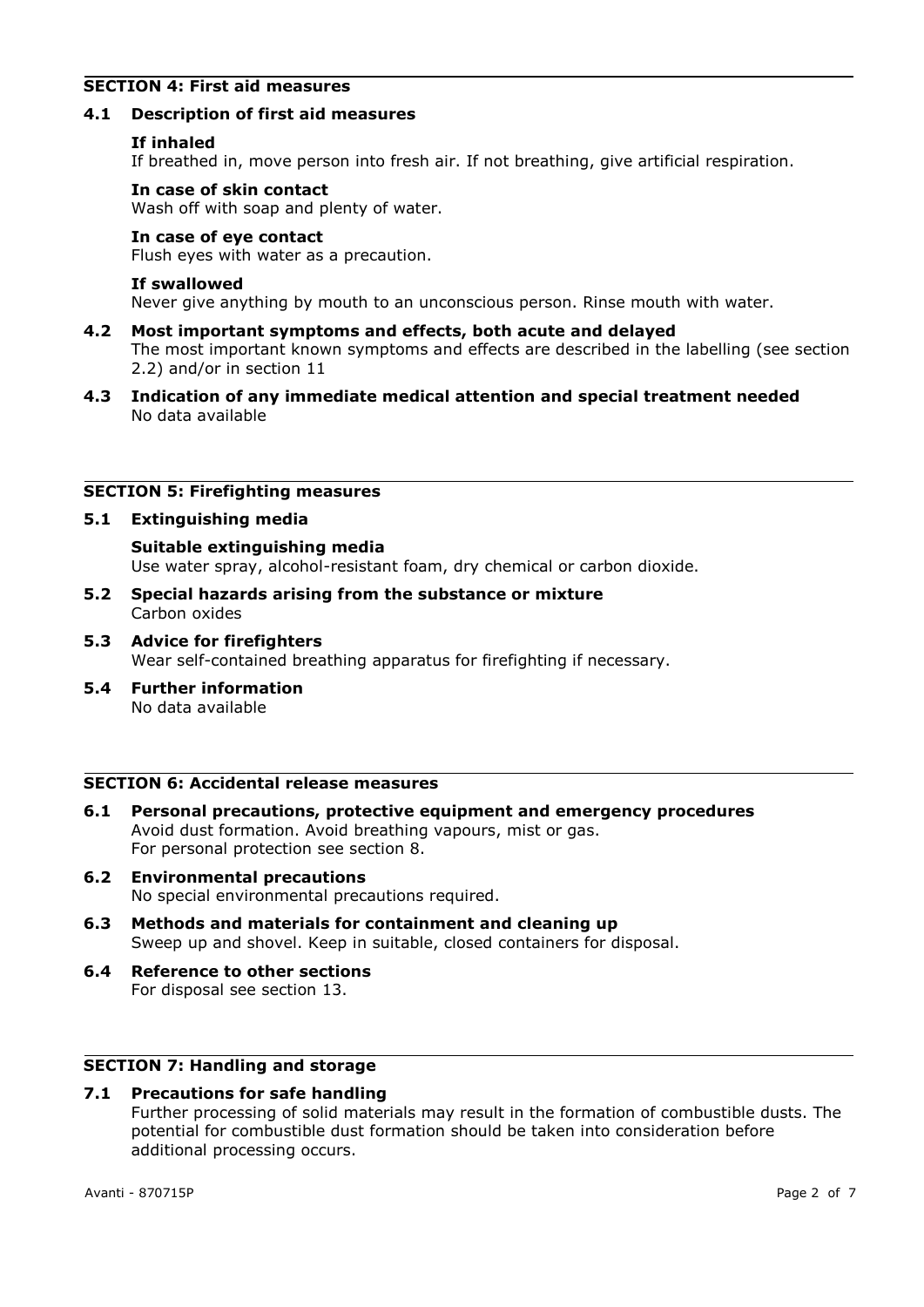Provide appropriate exhaust ventilation at places where dust is formed. For precautions see section 2.2.

#### **7.2 Conditions for safe storage, including any incompatibilities** Keep container tightly closed in a dry and well-ventilated place.

Recommended storage temperature -20 °C Storage class (TRGS 510): 13: Non Combustible Solids

# **7.3 Specific end use(s)**

Apart from the uses mentioned in section 1.2 no other specific uses are stipulated

# **SECTION 8: Exposure controls/personal protection**

#### **8.1 Control parameters**

# **Components with workplace control parameters**

Contains no substances with occupational exposure limit values.

# **8.2 Exposure controls**

# **Appropriate engineering controls**

General industrial hygiene practice.

# **Personal protective equipment**

# **Eye/face protection**

Use equipment for eye protection tested and approved under appropriate government standards such as NIOSH (US) or EN 166(EU).

#### **Skin protection**

Handle with gloves. Gloves must be inspected prior to use. Use proper glove removal technique (without touching glove's outer surface) to avoid skin contact with this product. Dispose of contaminated gloves after use in accordance with applicable laws and good laboratory practices. Wash and dry hands.

#### **Body Protection**

Choose body protection in relation to its type, to the concentration and amount of dangerous substances, and to the specific work-place., The type of protective equipment must be selected according to the concentration and amount of the dangerous substance at the specific workplace.

#### **Respiratory protection**

Respiratory protection is not required. Where protection from nuisance levels of dusts are desired, use type N95 (US) or type P1 (EN 143) dust masks. Use respirators and components tested and approved under appropriate government standards such as NIOSH (US) or CEN (EU).

#### **Control of environmental exposure**

No special environmental precautions required.

# **SECTION 9: Physical and chemical properties**

# **9.1 Information on basic physical and chemical properties**

- a) Appearance Form: powder
- b) Odour No data available
- c) Odour Threshold No data available
- d) pH No data available
- e) Melting point/freezing point No data available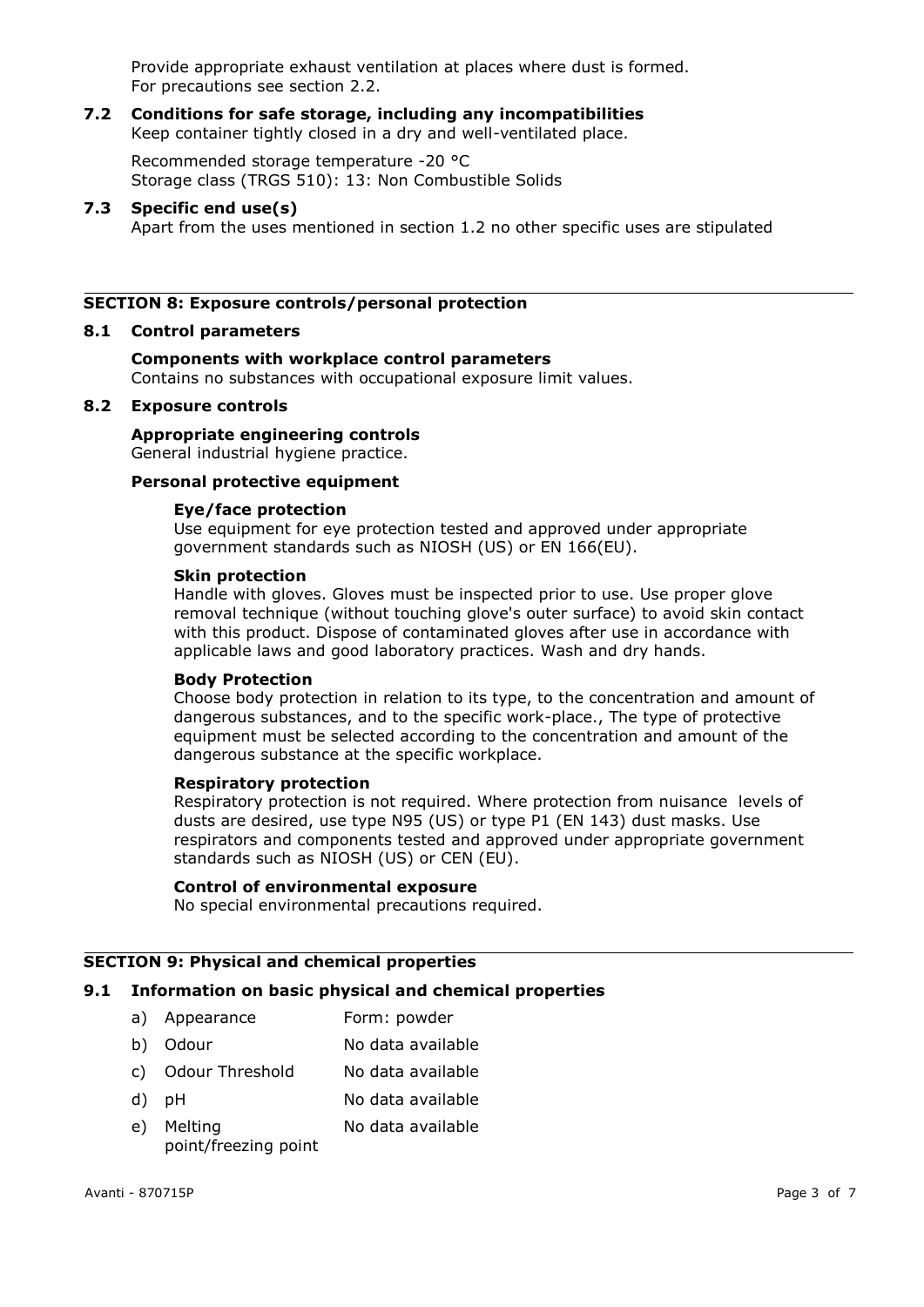| f)         | Initial boiling point<br>and boiling range | No data available |
|------------|--------------------------------------------|-------------------|
| $\sqrt{ }$ |                                            | $\sqrt{2}$        |

- g) Flash point ()No data available
- h) Evaporation rate No data available
- i) Flammability (solid, gas) No data available
- j) Upper/lower flammability or explosive limits No data available
- k) Vapour pressure No data available
- l) Vapour density No data available
- m) Relative density No data available
- n) Water solubility Mo data available
- o) Partition coefficient: n-octanol/water No data available
- p) Auto-ignition temperature No data available
- q) Decomposition temperature No data available
- r) Viscosity No data available
- s) Explosive properties No data available
- t) Oxidizing properties No data available

#### **9.2 Other safety information** No data available

# **SECTION 10: Stability and reactivity**

#### **10.1 Reactivity**

No data available

- **10.2 Chemical stability** Stable under recommended storage conditions.
- **10.3 Possibility of hazardous reactions** No data available
- **10.4 Conditions to avoid** No data available
- **10.5 Incompatible materials** Strong oxidizing agents

# **10.6 Hazardous decomposition products** Hazardous decomposition products formed under fire conditions. - Carbon oxides In the event of fire: see section 5

# **SECTION 11: Toxicological information**

# **11.1 Information on toxicological effects**

#### **Acute toxicity** No data available

Avanti - 870715P Page 4 of 7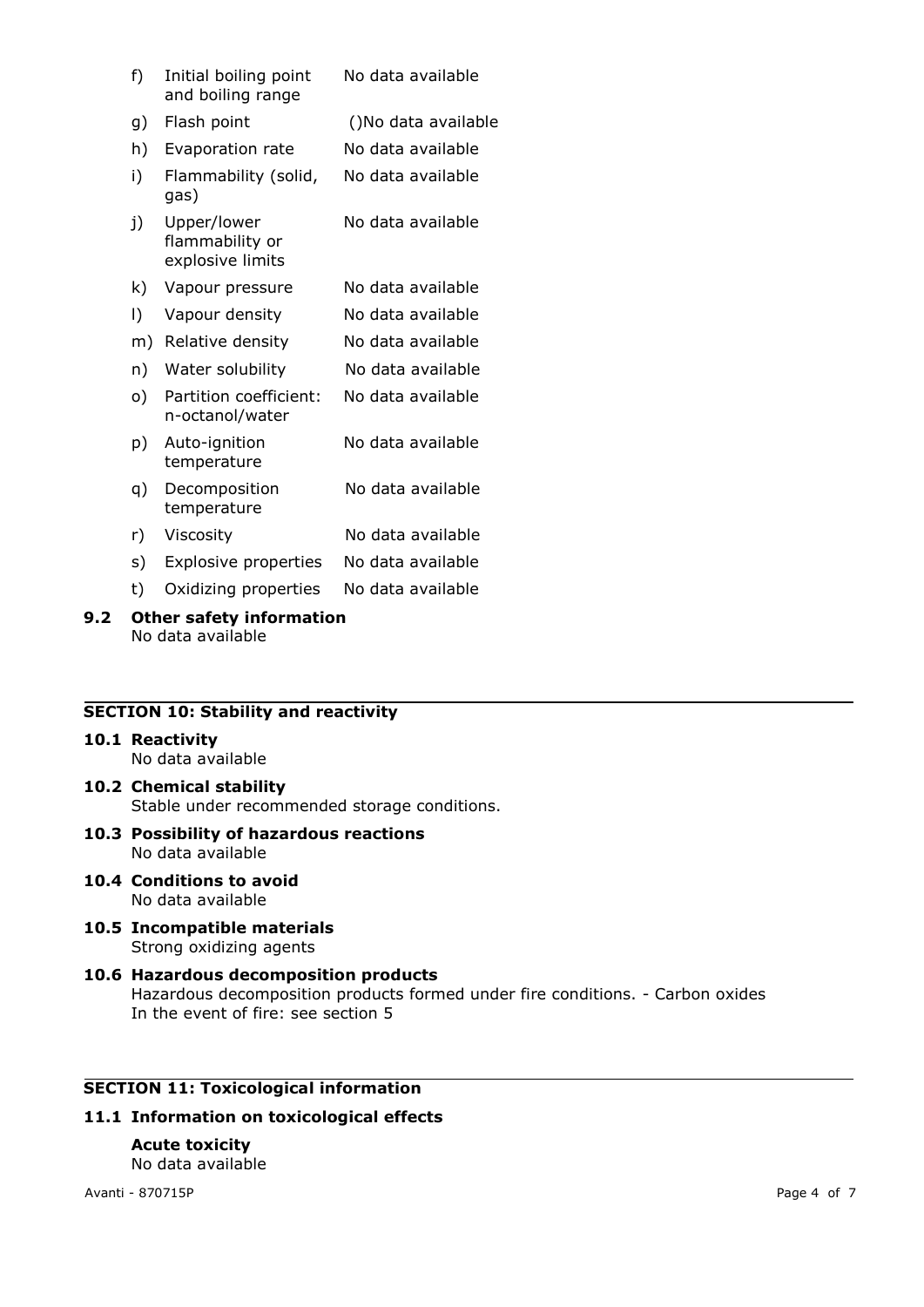Inhalation: No data available Dermal: No data available No data available

# **Skin corrosion/irritation**

No data available

# **Serious eye damage/eye irritation**

No data available

**Respiratory or skin sensitisation** No data available

#### **Germ cell mutagenicity** No data available

# **Carcinogenicity**

- IARC: No component of this product present at levels greater than or equal to 0.1% is identified as probable, possible or confirmed human carcinogen by IARC.
- NTP: No component of this product present at levels greater than or equal to 0.1% is identified as a known or anticipated carcinogen by NTP.
- OSHA: No component of this product present at levels greater than or equal to 0.1% is on OSHA's list of regulated carcinogens.

#### **Reproductive toxicity**

No data available No data available

# **Specific target organ toxicity - single exposure**

No data available

**Specific target organ toxicity - repeated exposure** No data available

**Aspiration hazard** No data available

# **Additional Information**

RTECS: Not available

# **SECTION 12: Ecological information**

**12.1 Toxicity**

No data available

- **12.2 Persistence and degradability** No data available
- **12.3 Bioaccumulative potential** No data available
- **12.4 Mobility in soil** No data available

#### **12.5 Results of PBT and vPvB assessment** PBT/vPvB assessment not available as chemical safety assessment not required/not conducted

**12.6 Other adverse effects** No data available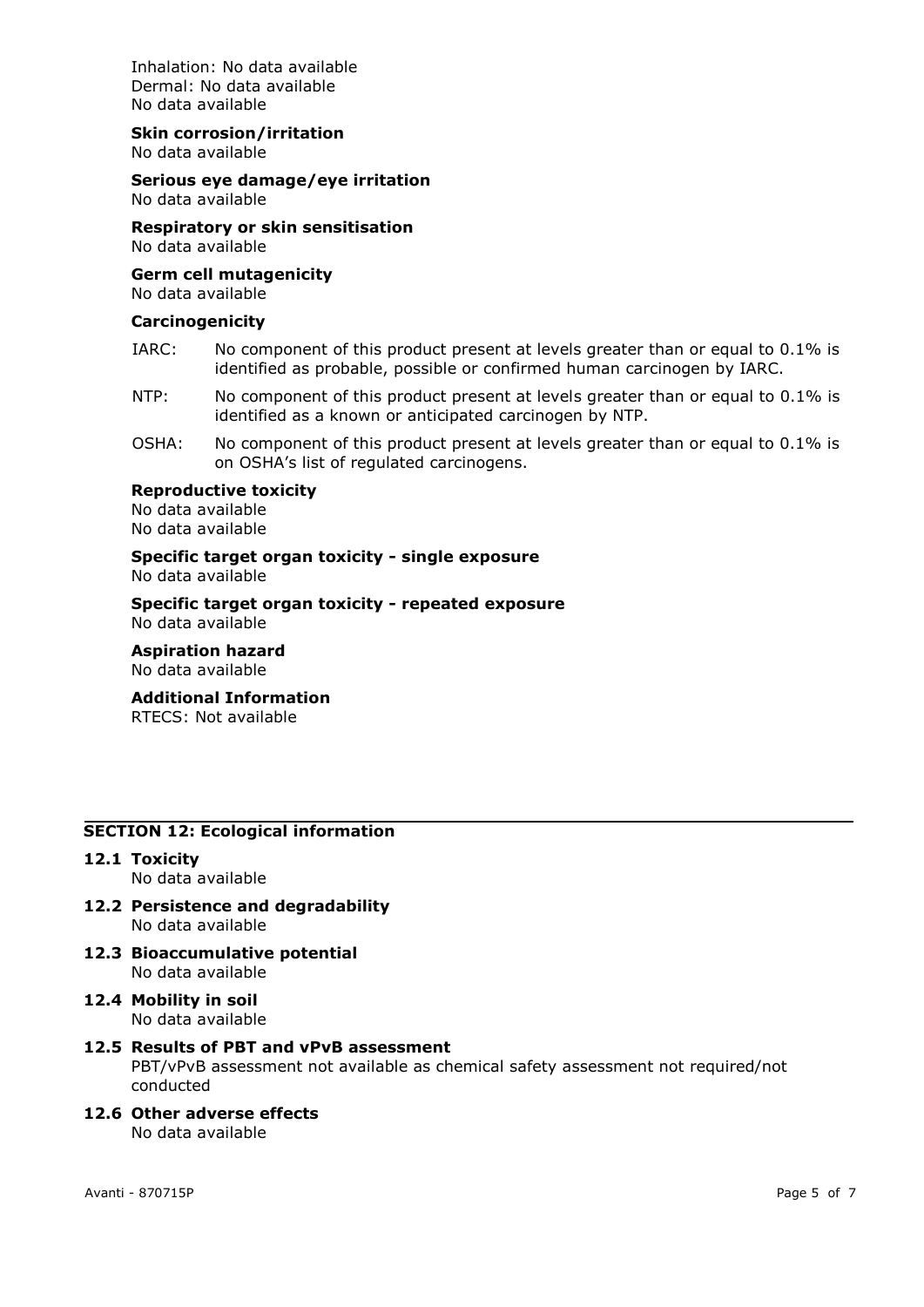# **SECTION 13: Disposal considerations**

# **13.1 Waste treatment methods**

# **Product**

Offer surplus and non-recyclable solutions to a licensed disposal company.

#### **Contaminated packaging**

Dispose of as unused product.

# **SECTION 14: Transport information**

# **DOT (US)**

Not dangerous goods

# **IMDG**

Not dangerous goods

# **IATA**

Not dangerous goods

# **SECTION 15: Regulatory information**

#### **SARA 302 Components**

No chemicals in this material are subject to the reporting requirements of SARA Title III, Section 302.

#### **SARA 313 Components**

This material does not contain any chemical components with known CAS numbers that exceed the threshold (De Minimis) reporting levels established by SARA Title III, Section 313.

#### **SARA 311/312 Hazards**

No SARA Hazards

#### **Massachusetts Right To Know Components**

No components are subject to the Massachusetts Right to Know Act.

| <b>Pennsylvania Right To Know Components</b><br>n-Pentadecanoyl coenzyme A lithium salt | CAS-No.<br>24870-39-1 | <b>Revision Date</b> |
|-----------------------------------------------------------------------------------------|-----------------------|----------------------|
| n-Pentadecanoyl coenzyme A lithium salt                                                 | CAS-No.<br>24870-39-1 | <b>Revision Date</b> |
| <b>New Jersey Right To Know Components</b><br>n-Pentadecanoyl coenzyme A lithium salt   | CAS-No.<br>24870-39-1 | Revision Date        |

# **California Prop. 65 Components**

This product does not contain any chemicals known to State of California to cause cancer, birth defects, or any other reproductive harm.